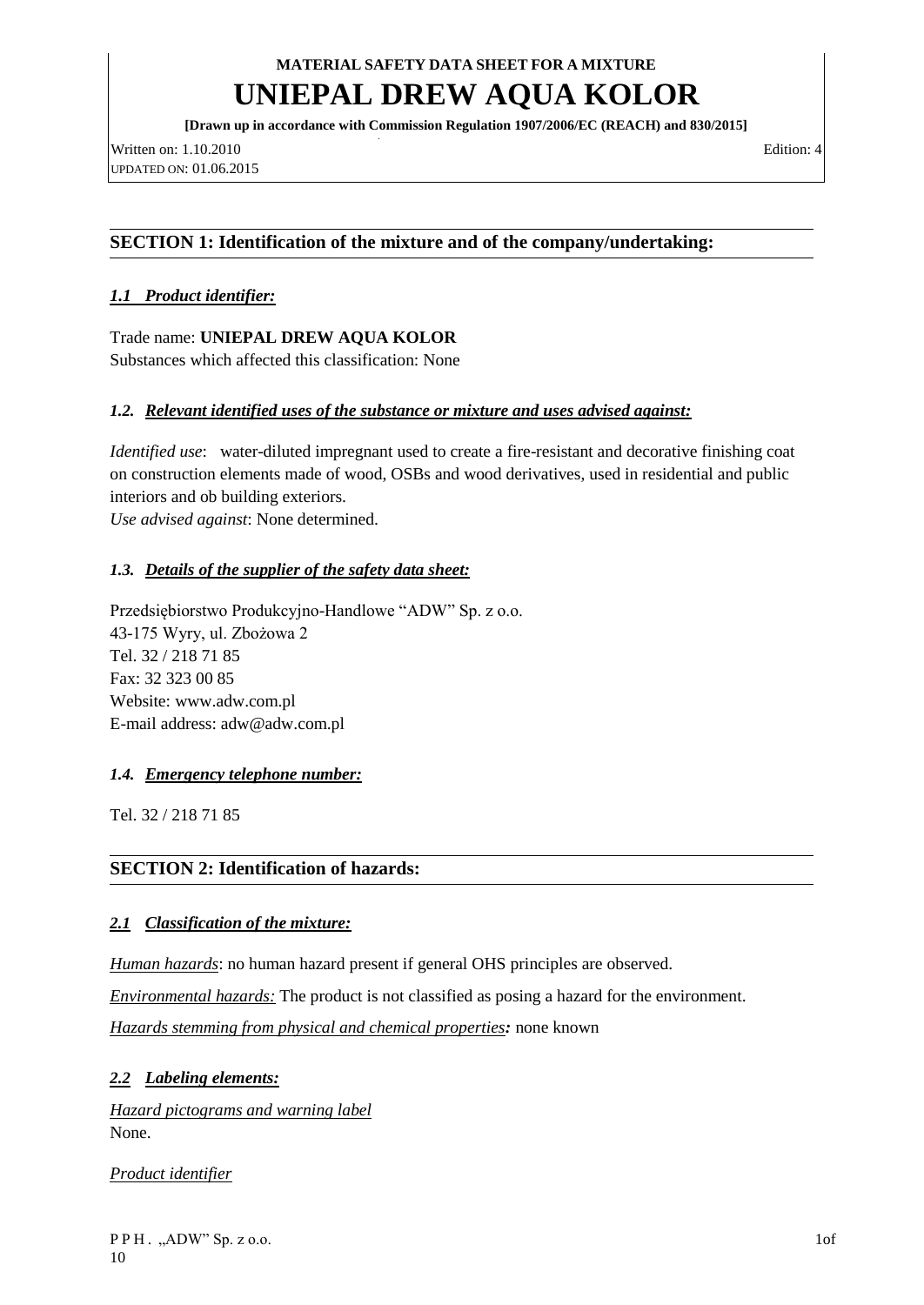# **UNIEPAL DREW AQUA KOLOR**

**[Drawn up in accordance with Commission Regulation 1907/2006/EC (REACH) and 830/2015]**

Written on: 1.10.2010 Edition: 4 UPDATED ON: 01.06.2015

None.

*Hazard type designation* None.

*Hazard type designations (EU) EUH 208- Contains Benzisothiazolinone. May produce an allergic reaction. Contains a reaction mixture of 5-chloro-2-methyl-2H-isothiazol-3 [CE no. 247-500-7] and 2-methyl-2H-isothiazol-3 [CE no. 220-239-6] (3: 1). May produce an allergic reaction.*

#### *Precautionary statements*

P102 Keep out of the reach of children. P280 Wear protective gloves.

### *2.3 Other hazards:*

No data available

## **SECTION 3: Composition / information on ingredients:**

#### *3.1 Substances:*

Not applicable

### *3.2 Mixtures:*

*Ingredients:* water-based polymer dispersion on the basis of acrylic and methacrylic ester, with the addition of flame-retardant solutions, pigments and auxiliary solutions.

| CAS: 220-120-9 EINECS: -<br>Index number: 613-088-006<br>Proper registration number:  | Benzisothiazolinone<br>Acute Tox. 4; H302 Aquatic Acute 1; H400 Eye Dam. 1; H318<br><b>Skin</b>  | $< 0.05\%$   |
|---------------------------------------------------------------------------------------|--------------------------------------------------------------------------------------------------|--------------|
|                                                                                       | Irrit. 2; H315 Skin Sens. 1; H317                                                                |              |
| CAS 55965-84-9 EINECS: -<br>Index number: 613-167-00-5<br>Proper registration number: | Reaction mixture of 5-chloro-2-methyl-2H-isothiazol-3 [CE no.                                    | $< 0.0015\%$ |
|                                                                                       | 247-500-7] and 2-methyl-2H-isothiazol-3 [CE no. 220-239-6] (3:<br>$1$ ).                         |              |
|                                                                                       | Acute Tox.3 H331, H311, H301, Skin Corr.1B H314, Aquatic Acute<br>1 H400, Aquatic Chronic 1 H410 |              |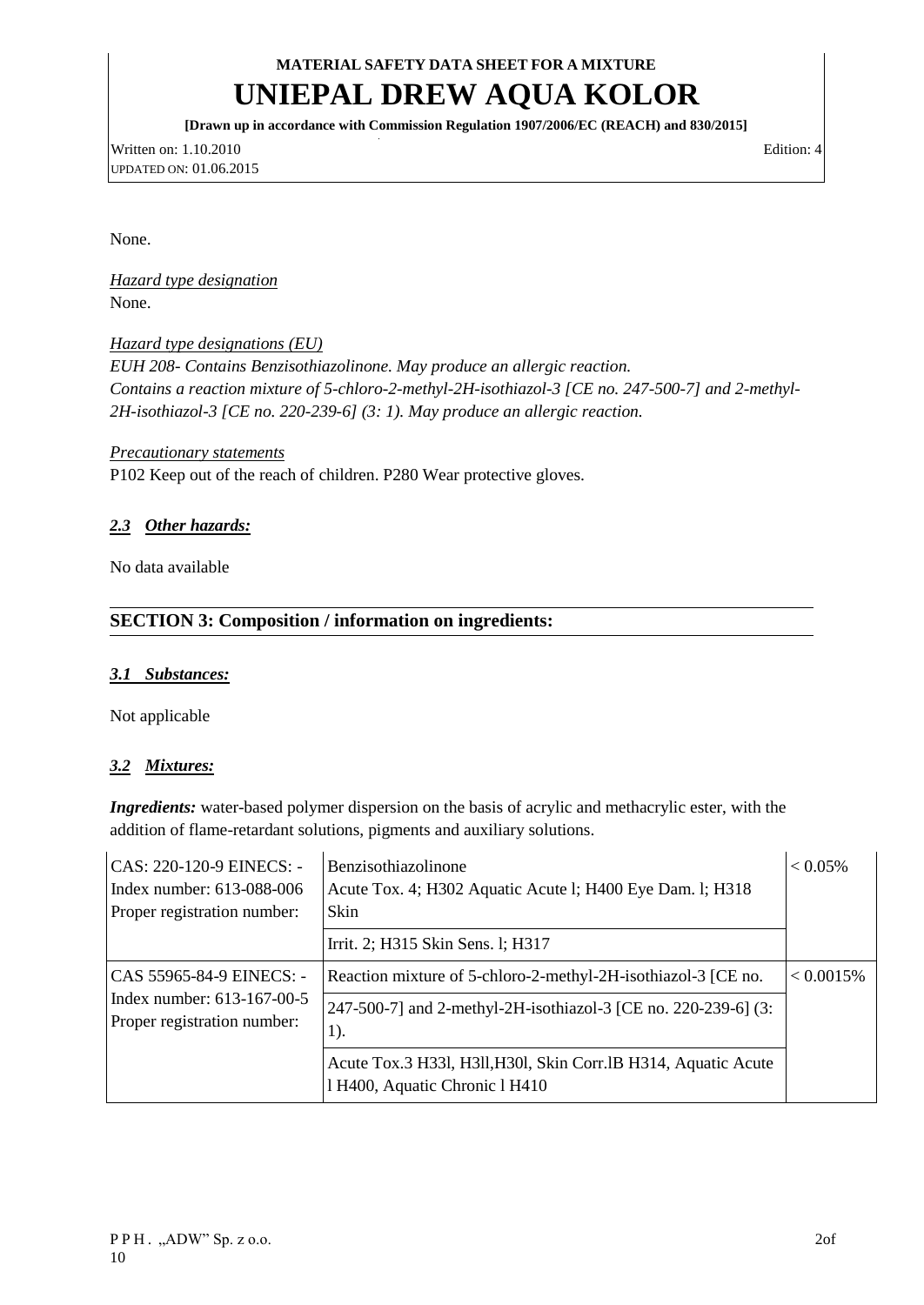# **UNIEPAL DREW AQUA KOLOR**

**[Drawn up in accordance with Commission Regulation 1907/2006/EC (REACH) and 830/2015]**

Written on: 1.10.2010 Edition: 4 UPDATED ON: 01.06.2015

### **SECTION 4: First aid measures:**

### *4.1 Description of first aid measures:*

#### **Inhalation**

Not harmful. If necessary, provide fresh air.

#### **Ingestion**

Medical consultation.

#### **Eye contamination**

Wash abundantly with fresh water and provide medical consultation with an oculist.

#### **Skin contamination**

Remove contaminated clothing immediately and wash the contaminated skin abundantly with water, and then with soap and water.

### *4.2 Most important symptoms and effects, both acute and delayed:*

No data available

## *4.3 4.3 Indication of any immediate medical attention and special treatment required for the injured:*

No data available

### **SECTION 5: Firefighting measures:**

The product is non-flammable. Long-term exposure to high temperatures can lead to the evaporation of the water dispersion in the product.

### *5.1 Extinguishing media:*

*Suitable extinguishing media*: all available media (water, dispersed currents, foam, powder, CO<sub>2</sub>, sand).

*Unsuitable extinguishing media*: water jets, causing the burning substance to splash.

### *5.2 Special hazards arising from the substance or mixture:*

not applicable

### *5.3 Advice for fire-fighters:*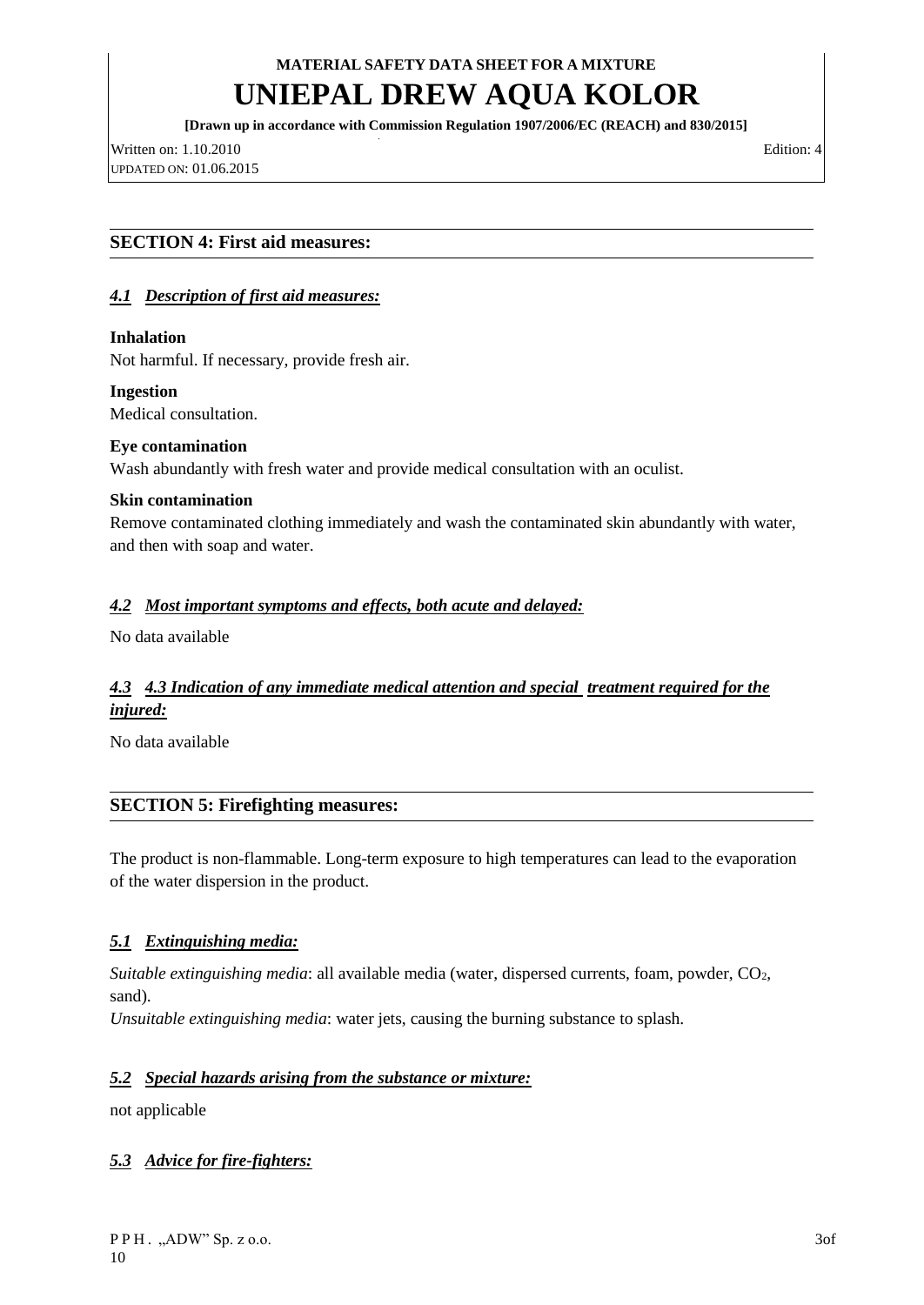# **UNIEPAL DREW AQUA KOLOR**

**[Drawn up in accordance with Commission Regulation 1907/2006/EC (REACH) and 830/2015]**

Written on: 1.10.2010 Edition: 4 UPDATED ON: 01.06.2015

Use appropriate personal protective equipment typical in the event of a fire.

### **SECTION 6: Accidental release measures:**

#### *6.1* **Personal precautions, protective equipment and emergency procedures:**

Avoid contact with the released product.

#### *6.2 Environmental precautions:*

Does not create a toxicological hazard, but a major spill should be secured against reaching sewage or ground waters.

#### *6.3 Methods and material for containment and cleaning-up:*

In the event of a leak - eliminate the source (close the leak, place the damaged packaging in a sealed container). With major leaks, embank the substance accumulation site and pump out the liquid collected. Cover small spills with absorbent material, such as diatomaceous earth, carefully collect and dispose of safely in a landfill.

#### *6.4 Reference to other sections:*

None

### **SECTION 7: Handling and storage:**

#### *7.1 Precautions for safe handling:*

During use and storage, observe effective occupational health and safety regulations applicable to the handling of chemicals. Avoid skin and eye contamination. Using the product, observe personal hygiene rules and use protective clothing. Do not drink or eat in the workplace.

#### *7.2 Conditions for safe storage, including any incompatibilities:*

Store in original, properly labeled, sealed containers, at 5 - 30°C. Protect from direct sunlight and heat sources. Keep away from children.

### *7.3 Specific end use(s):*

None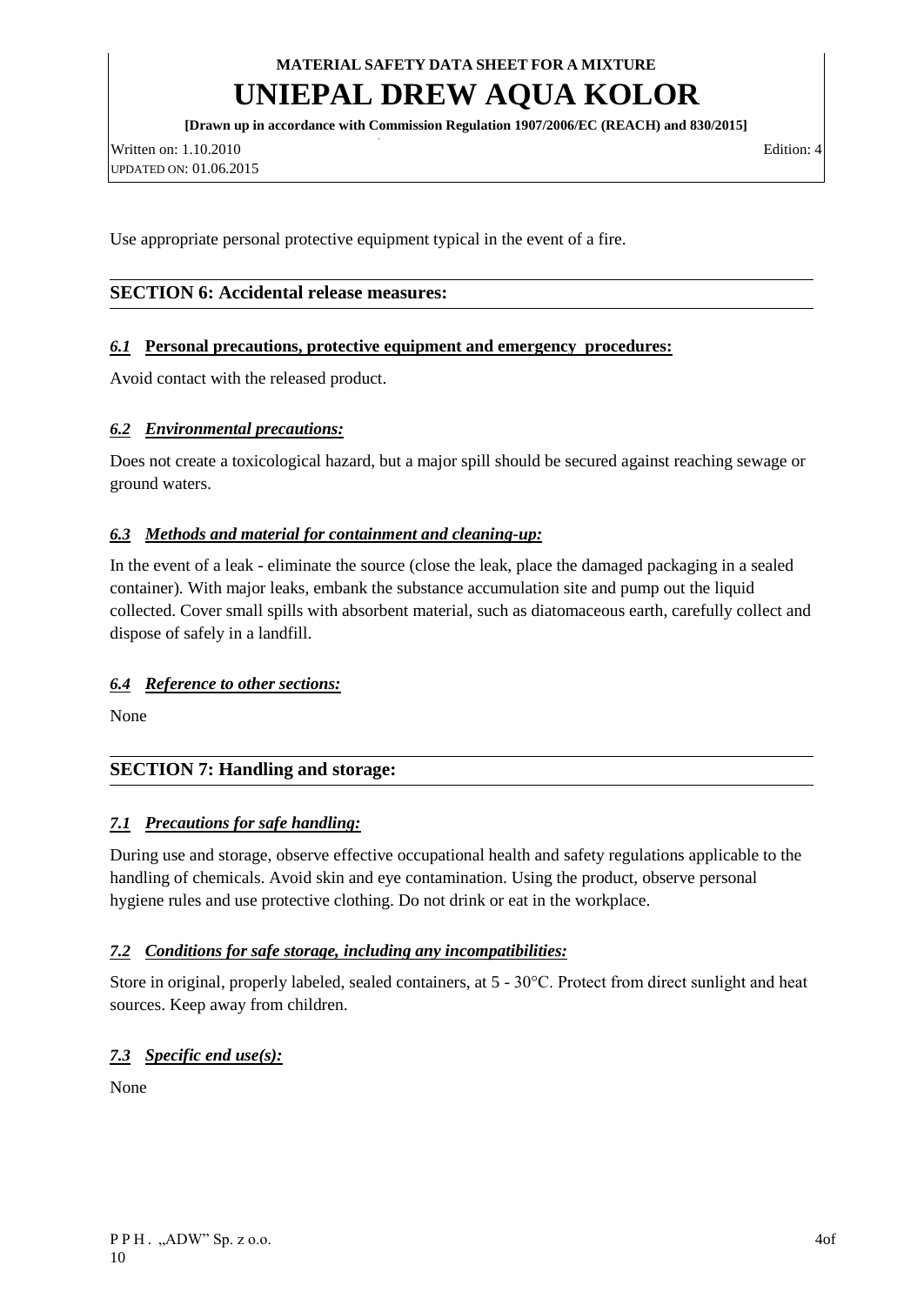## **UNIEPAL DREW AQUA KOLOR**

**[Drawn up in accordance with Commission Regulation 1907/2006/EC (REACH) and 830/2015]**

Written on: 1.10.2010 Edition: 4 UPDATED ON: 01.06.2015

#### **SECTION 8: Exposure controls/personal protection:**

#### *8.1 Control parameters:*

No special requirements.

TLV, STEL, MAC - not determined

Use the procedures for monitoring concentrations of hazardous materials in the air and procedures for the control of air cleanliness in the working environment - where available and reasonable - in accordance with relevant Polish or European standards taking into account the conditions at the site of exposure and the appropriate measurement methods adapted to the working conditions. The type, nature, and frequency of measurements and tests shall comply with the requirements contained in Ordinance of the Minister of Health of 2 February 2011 (Journal of Laws No. 33, item 166).

#### *8.2 Exposure control:*

| Personal protection: |                                                      |
|----------------------|------------------------------------------------------|
| Respiratory tract:   | not required                                         |
| Eye protection:      | protective glasses - use when splashing is possible. |
| Hand protection:     | protective gloves                                    |
| Skin protection:     | protective clothes                                   |

### **SECTION 9: Physical and chemical properties:**

#### *9.1 Information on basic physical and chemical properties:*

| Solubility in water:                        | soluble                                                   |
|---------------------------------------------|-----------------------------------------------------------|
| a) Appearance:                              | liquid                                                    |
| b) Odor:                                    | characteristic for a dispersion                           |
| c) Odor threshold:                          | no data available                                         |
| $d$ ) pH:                                   | $7.5 - 9.5$                                               |
| e) Melting/solidification point:            | Approx. $0^{\circ}$ C                                     |
| f) Initial boiling point and boiling range: | No data available                                         |
| g) Flash point:                             | Approx. $100^{\circ}$ C                                   |
| h) Evaporation rate:                        | No data available                                         |
| i) Flammability:                            | No data available                                         |
| j) Upper/lower explosive limit:             | No data available                                         |
| k) Vapor pressure:                          | No data available                                         |
| 1) Vapor density:                           | No data available                                         |
| m) Relative density (at $20^{\circ}$ C):    | Approx. $1.015$ g/cm3                                     |
| n) Solubility:                              | solubility in water: soluble in other solvents: insoluble |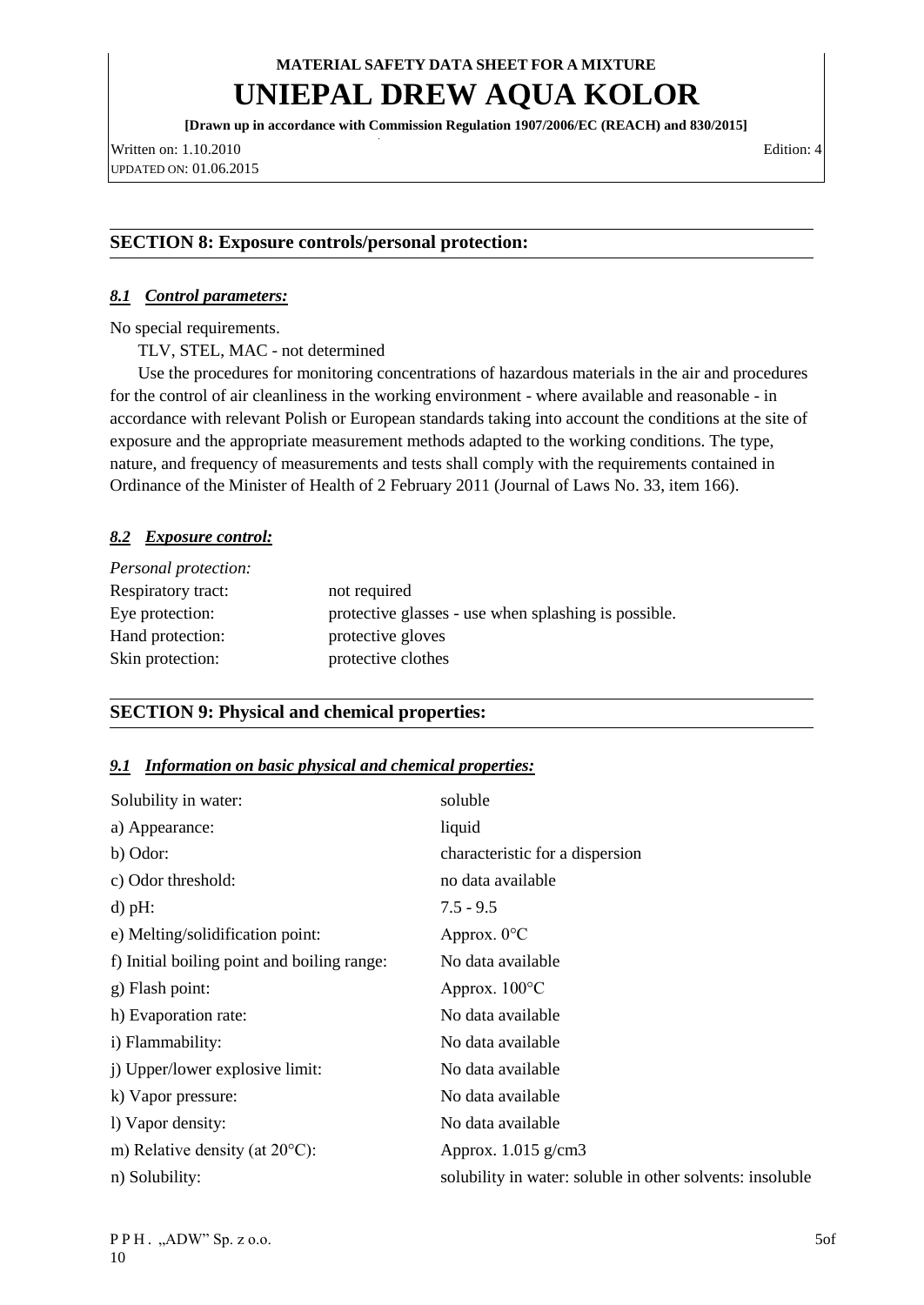# **UNIEPAL DREW AQUA KOLOR**

**[Drawn up in accordance with Commission Regulation 1907/2006/EC (REACH) and 830/2015]**

Written on: 1.10.2010 Edition: 4 UPDATED ON: 01.06.2015

| o) Partition coefficient: n-octanol/water: | no data available |
|--------------------------------------------|-------------------|
| p) Autoignition temperature:               | no data available |
| q) Decomposition temperature:              | no data available |
| r) Viscosity (25 $\rm ^{\circ}C$ ):        | no data available |
| s) Explosive properties:                   | no data available |
| t) Oxidizing properties:                   | no data available |

## *9.2 Other Information:*

None

## **SECTION 10: Stability and reactivity:**

## *10.1 Reactivity:*

No data available

#### *10.2 Chemical stability:*

The product is stable when the conditions specified by the manufacturer are observed. Does not change its consistency.

### *10.3 Possibility of hazardous reactions:*

Not applicable.

### *10.4 Conditions to avoid:*

Temperatures exceeding 5-30°C.

### *10.5 Incompatible materials:*

None

### *10.6 Hazardous decomposition products:*

None known.

### **SECTION 11: Toxicological information:**

### *11.1 Information on toxicological effects:*

The product does not create a toxicological hazard.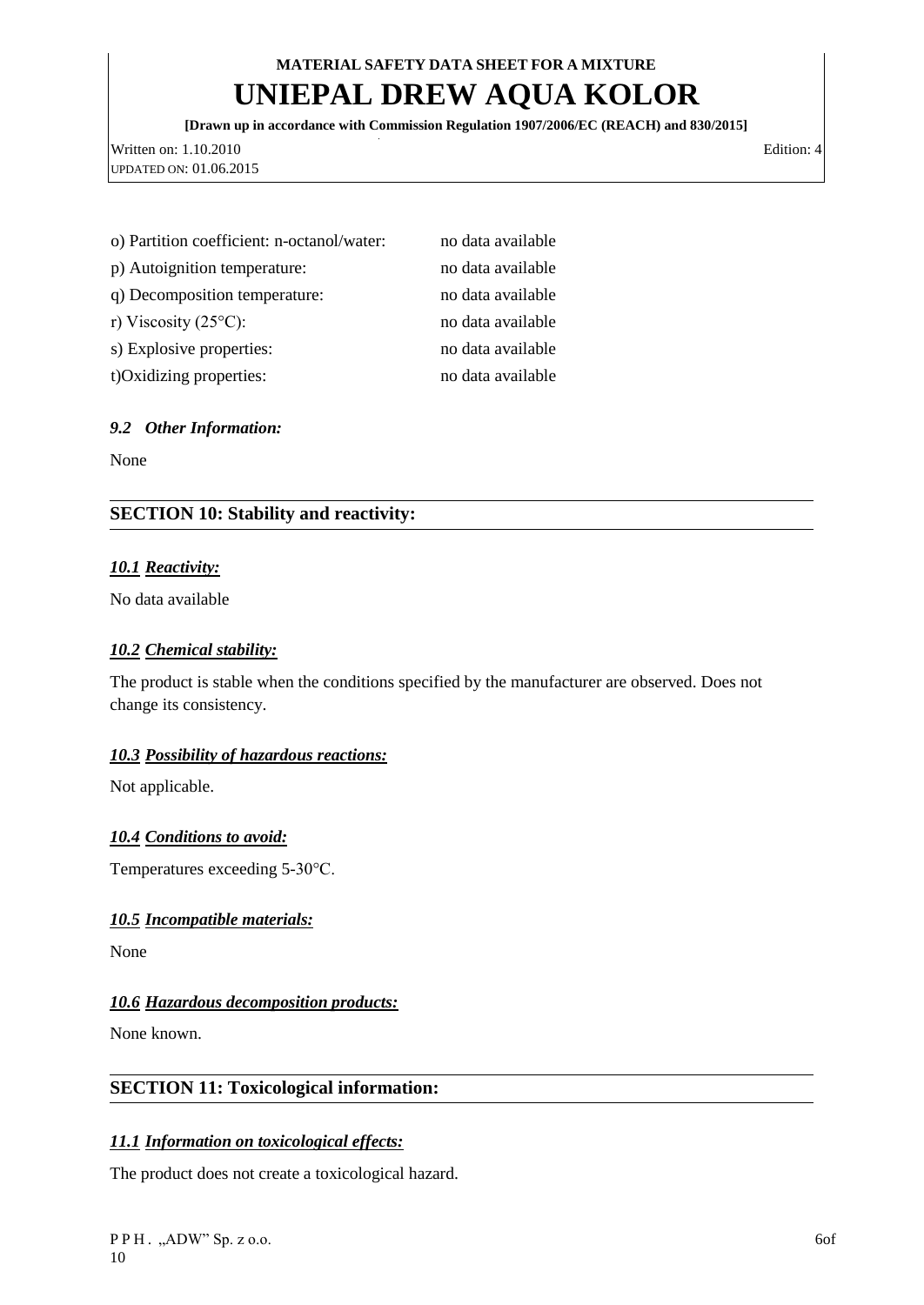# **UNIEPAL DREW AQUA KOLOR**

**[Drawn up in accordance with Commission Regulation 1907/2006/EC (REACH) and 830/2015]**

Written on: 1.10.2010 Edition: 4 UPDATED ON: 01.06.2015

No reports of poisoning caused by products of this type. May cause a stomach disorder when swallowed. Direct contact with skin may cause slight irritation. Eye contamination may cause irritation. **Doses and toxicological concentrations:**

No data available.

## **SECTION 12: Ecological information:**

## *12.1 Toxicity:*

See Section 11.

## *12.2 Persistence and degradability:*

See Section 10.

### *12.3 Bioaccumulative potential:*

None known.

### *12.4 Mobility in soil:*

Do not empty into drains and sewage. The product dissolves in water. When released to waterways in large amounts, the product can cause the probability of long-term threat to aquatic organisms.

### *12.5 Results of PBT and vPvB assessment:*

No data available

### *12.6 Other harmful effects:*

None

## **SECTION 13: Waste disposal considerations:**

## **Waste classification** *(according to the ordinance of the Minister of Environment Protection, Journal of Laws no. 12, item 1206 of 2001)*

Identification code: 08 01 20 aqueous suspensions containing paint or varnish other than those mentioned in 08 01 19

### *13.1 Waste treatment methods:*

### **Product handling**

Do not store on municipal landfills. Consider reusing the product.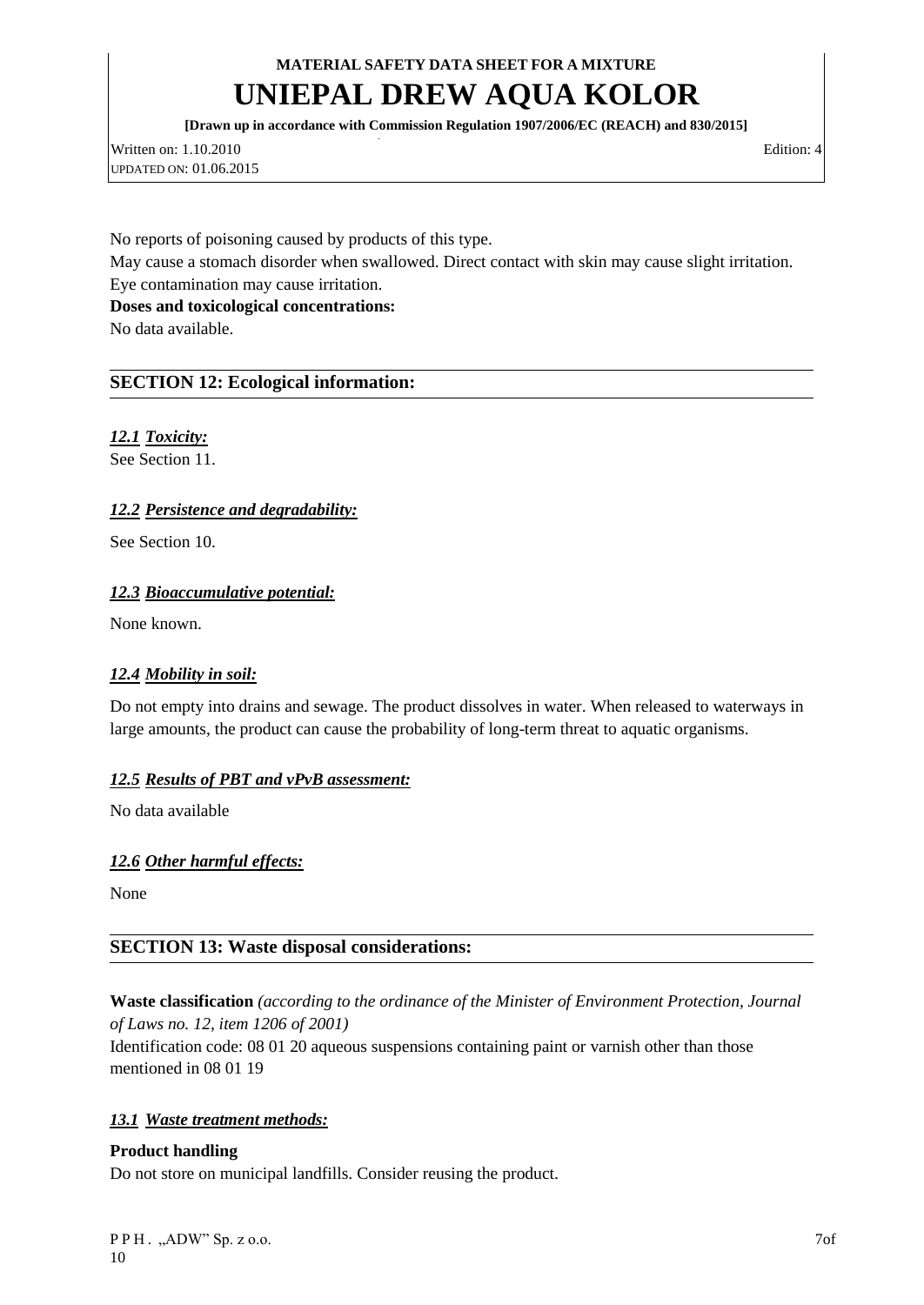# **UNIEPAL DREW AQUA KOLOR**

**[Drawn up in accordance with Commission Regulation 1907/2006/EC (REACH) and 830/2015]**

Written on: 1.10.2010 Edition: 4 UPDATED ON: 01.06.2015

Recycling or neutralizing waste product should be carried out in accordance with applicable regulations, in installations and devices fulfilling specific requirements. [\(The Waste Act of 14 December 2012 \(Journal](http://www.lex.pl/du-akt/-/akt/dz-u-2013-21)  [of Laws of 2013 item 21\)\)](http://www.lex.pl/du-akt/-/akt/dz-u-2013-21)

### **Disposal of packaging**

Recycle or neutralize clean packaging waste. Packaging waste code: 15 01 02 Do not use returnable packaging.

### **SECTION 14: Transport information:**

#### *14.1 UN number:*

Not applicable. The product is not classified as dangerous during transport.

#### *14.2 UN proper shipping name:*

Not applicable. The product is not classified as dangerous during transport.

### *14.3 Transport hazard class:*

Not applicable. The product is not classified as dangerous during transport.

### *14.4 Packing group:*

Not applicable. The product is not classified as dangerous during transport.

#### *14.5 Environmental hazards:*

Not applicable.

### *14.6 Special precautions for users:*

Not required.

### *14.7 Transport in bulk according to Annex II to MARPOL 73/78 and the IBC Code:*

Not applicable.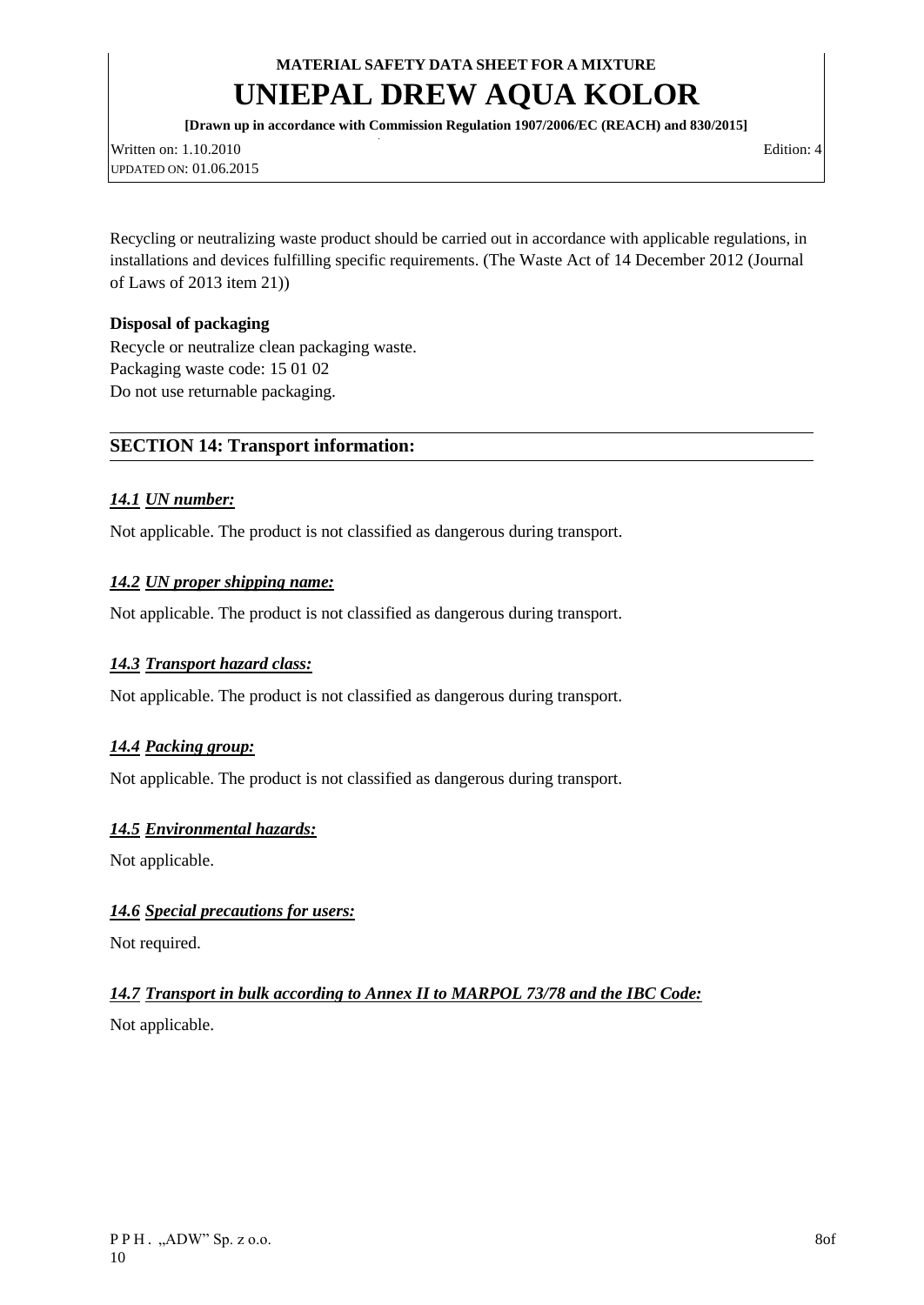# **UNIEPAL DREW AQUA KOLOR**

**[Drawn up in accordance with Commission Regulation 1907/2006/EC (REACH) and 830/2015]**

Written on: 1.10.2010 Edition: 4 UPDATED ON: 01.06.2015

## **SECTION 15: Regulatory information:**

#### *15.1 Safety, health and environmental regulations/legislation specific for the substance or mixture:*

Act of 25 May 2011 on chemical substances and their mixtures (Journal of Laws No. 63, item 322, as amended).

Regulation of the Minister of Labor and Social Policy of 6 June 2014 on the maximum permissible concentration and intensity of harmful agents in the workplace (Journal of Laws No 2014, item 817). The Waste Act of 14 December 2012. (Journal of Laws of 2103, item 21).

Act of 27 May 2001 on packaging and packaging waste (Journal of Laws 2103, item 888). Ordinance of the Minister of the Environment of 9 September 2014 on the waste catalog (Journal of

Laws of 2013, item 1923).

Ordinance of the Minister of the Economy of 21 December 2005 on the basic requirements for personal protective equipment (Journal of Laws, No. 259, item 2173).

Ordinance of the Minister of Health of 2 February 2011 on tests and measurements of factors detrimental to health in the work environment (Journal of Laws, No. 33, item 166).

European ADR agreement concerning the international road transport of hazardous goods. Regulation (EC) **1907/2006/WE** of the European Parliament and of the Council of 18 December 2006 concerning the Registration, Evaluation, Authorisation and Restriction of Chemicals (REACH), establishing a European Chemicals Agency, amending Directive 1999/45/EC and repealing Council Regulation (EEC) No 793/93 and Commission Regulation (EC) No 1488/94 as well as Council Directive 76/769/EEC and Commission Directives 91/155/EEC, 93/67/EEC, 93/105/EC and 2000/21/EC with further amendments.

Regulation (EC) No **1272/2008** of the European Parliament and of the Council of 16 December 2008 on classification, labelling and packaging of substances and mixtures, amending and repealing Directives 67/548/EEC and 1999/45/EC, and amending Regulation (EC) No 1907/2006 with amendments.

Commission Regulation (EU) **830/2015** of 28 May 2015 amending Regulation (EC) No 1907/2006 of the European Parliament and of the Council on the Registration, Evaluation, Authorisation and Restriction of Chemicals (REACH).

Directive **2008/98/EC** of the European Parliament and of the Council of 19 November 2008 on waste and repealing certain Directives.

European Parliament and Council Directive **94/62/EC** of 20 December 1994 on packaging and packaging waste.

### *15.2 Chemical safety assessment*

Chemical safety assessment is not required for the mixture.